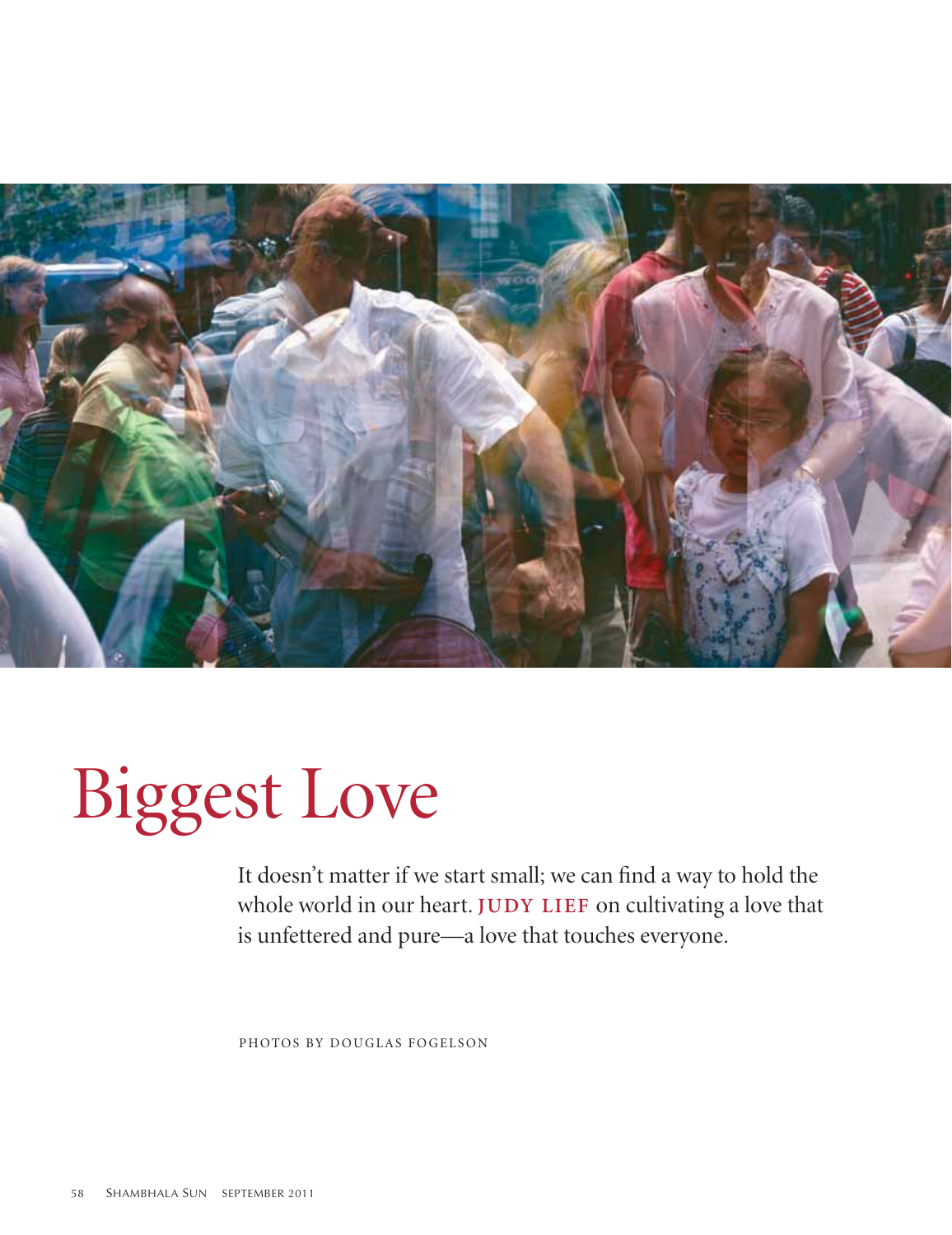



THE HUMAN REALM is said to be the realm of passion. Passion is what holds us together; confused passion is what entraps us and transformed passion is what can liberate us. Although our passion is often tainted by the tendency to grasp or possess, in essence it is accepting of others. Passion is attraction, whereas aggression is rejection.

In the traditional Buddhist iconography of the six realms of being—the hell realm, hungry ghost realm, animal realm, human realm, jealous god realm, and god realm—each realm is associated with a particular buddha. In the human realm, the buddha carries an empty bowl, a poignant statement of the experience of emptiness, longing, and

incompleteness so many of us experience. When I think of the early monks and nuns going about their daily begging rounds, I think of the two sides of human passion: our insatiable hunger and the power of connecting with one another.

There seems to be a continuum of passion, extending from a pinched passion rooted in emptiness, desperation, and neediness, on one extreme, to an open and free-flowing passion rooted in fullness, confidence, and appreciation on the other. But there is never a moment in which passion is absent; we are swimming in it. The challenge is to figure out how to spend less of our time trapped in the constricted form of passion and more of our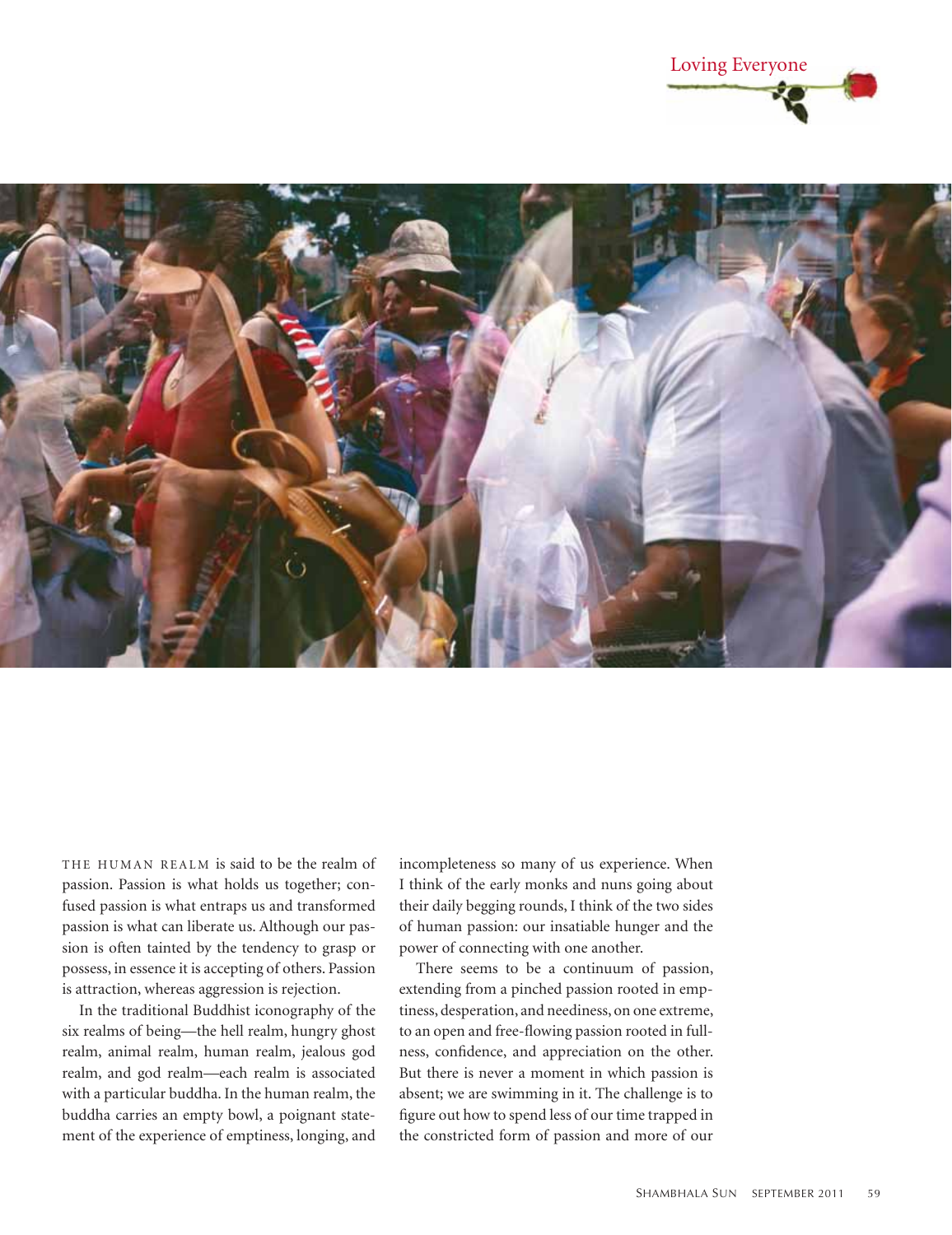time in the loving-kindness form of passion. If we can do that, then the love inside of us will extend until it embraces the world.

## **Groundwork**

It is good to start small and simple. What touches your heart right now? What do you love? Who do you love? Maybe you feel you love lots of things, or maybe you feel that you really don't love anything or anyone. It could be that your focus is more on how to make others love you, and worrying that they don't or that you will never find your "one true love." What does reflecting on such questions evoke in you? What emotions? What bodily sensations? What storylines?

Going further, it is worthwhile to explore the feeling of loneliness. Can you stay with that experience? Loneliness can feel like a big emptiness inside us that we are desperate to fill in. But can anything really suffice to make it go away? Does it come and go or is it always a part of us? What if we don't try to make it go away or to cover it up? How would that change how you view others?

Speaking of others, how do you divide them up? Which beings and things are "worthy" of your love and affection, and which are not? What are the boundaries of your affection? How limited does your supply of affection seem to be, and how do you parcel it out? When you reach into your little stash of loving-kindness, do old memories and hurts arise? Are you afraid of getting hurt?

By asking yourself these kinds of questions, you can make a kind of assessment of your heart, and lay the groundwork for cultivating the capacity to love. It is important to know where you stand, so you know what you have to work with. The idea is not to get caught up in your ideas about what you are supposed to feel about this or that, him or



*Judy LieF is the author of* Making Friends with Death: A Buddhist Guide to Encountering Mortality *and one of the principal editors of the work of the late Chögyam Trungpa. She lives with her husband in Vermont.*

her, this group or that group, this type or that type. Instead, it is to find a starting point that is not theoretical, but realistic.

If you are trying to open your heart and cultivate greater loving-kindness and compassion, it is good to look deeply at your own situation and to really try to figure out where you are with all this. As you look around, you might only find one thing that evokes a feeling of love or kindness in you right now, and that's okay. Rather than trying to develop some grand vision of universal compassion for all beings, which is tempting and sounds great, you could begin modestly with what is right in front of you, something immediate and particular. Even if what you love right now is on the more pinched end of the spectrum, you can start with that. The underlying seed of kindness may be masked by your fixation or neediness, but it is still there. Similarly, if you have slightly scary flashes of open heartedness, which are intriguing, but make you feel like scrambling to secure your boundaries and protect yourself, you could start with that.

## **Mothers and Teachers**

To help us move along the continuum from pinched or distorted loving-kindness to true kindness and compassion, the Buddhist tradition presents us with examples to emulate and learn from. The first example is that of a mother with her only child. This primary bond is simple and natural, powerful and true. There are many stories of the way ordinary mothers are willing to put their children's needs before their own. If there is too little food, the child gets fed first; if there is danger, the mother shields her child even at the risk of her own life. Of course, there are counter examples, but the idea of the loving mother still rings true. The bottom line is that someone took care of us when we were babies; otherwise, we would not have survived.

In contemplating the example of the loving mother, it could be helpful to reflect on what distinguishes this kind of love and why it is a good model to emulate. The example of motherly love reminds us that kindness is a natural human capacity essential to our survival as a species. It shows us that it is possible to put another person's needs ahead of our own. The example of a mother's selfless love for her children has inspired countless people throughout time. We long for love that is unfettered and pure.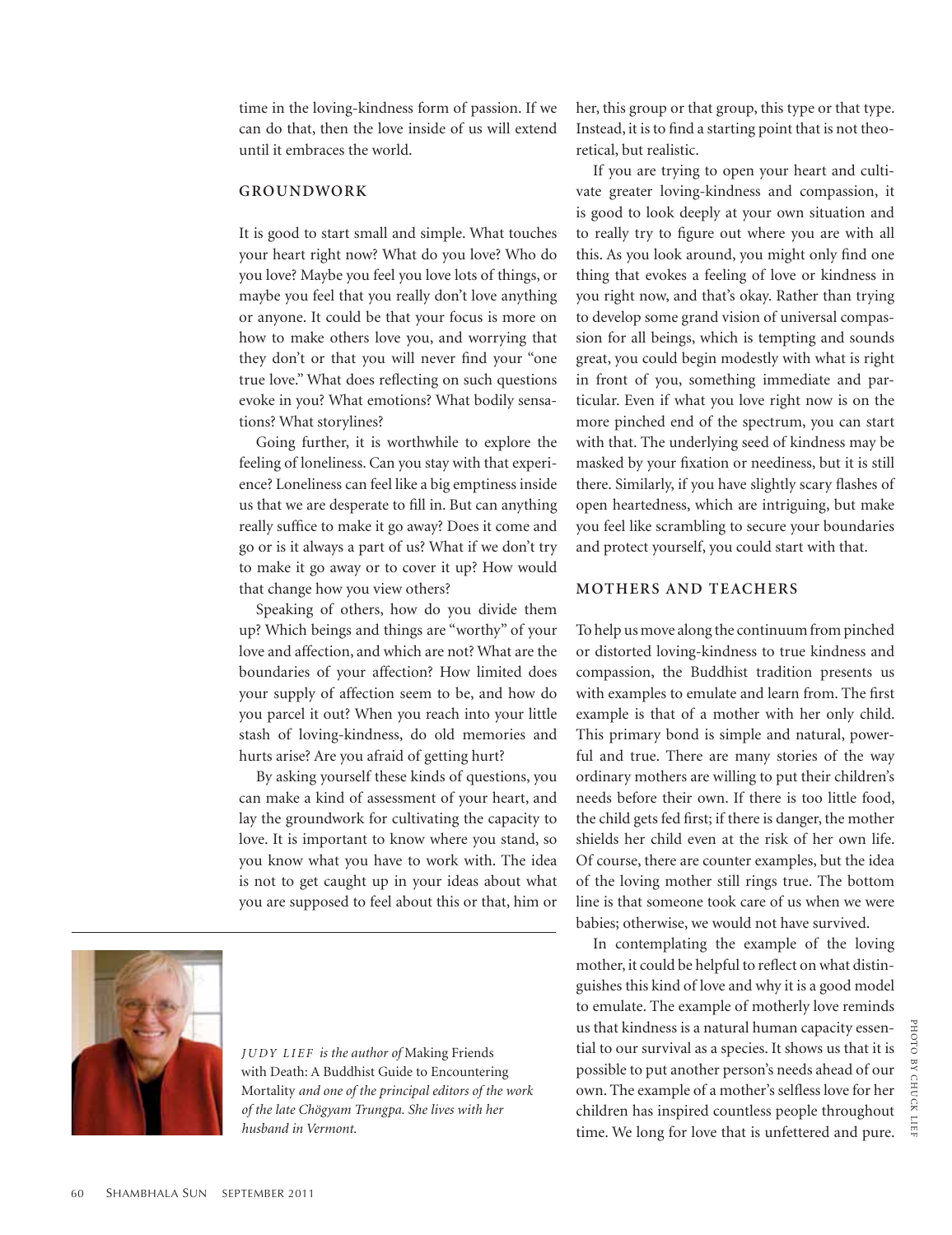| Even                             | Look                      |
|----------------------------------|---------------------------|
| after                            | what happens to the scale |
| all this time                    | when love                 |
| the sun never says to the earth, | holds                     |
|                                  | it.                       |
| "You owe me."                    |                           |
| Look what happens                | It                        |
| with a love like that—           | stops                     |
| it lights the whole              | working.                  |
| world.                           |                           |
|                                  | $-KABIR$                  |
| $-HAFIZ$                         |                           |

*From the Penguin anthology* Love Poems From God*. © 2002 by Daniel Ladinsky. Used with his permission.*

We long to be held in our mother's loving arms and to be able to give love freely without hesitation or self-regard. All of this is expressed in the powerful image of a mother and child. You see it in painting and sculpture; you hear it in song.

Another example of kindness is said to be the genuine teacher or spiritual guide. Genuine teachers do not use their students as foils or gather students to build up their own power and esteem. Instead, they put their students' interests first and are willing to do whatever it takes to awaken their students and guide them on the path. Although you may be trying to get something from the teacher, the teacher is not trying to get anything from you. In our usual tit-for-tat world, when you offer something in a relationship, you expect something back. There is a bargaining component. But with the teacher–student relationship, since the teacher doesn't need anything from the student, that teacher cannot be bribed or conned, so bargaining is out of the question. No matter how many strategies you may cook up, whatever you put out is simply reflected back, as if by a giant mirror. This is great teaching, for the contrast between love with hooks and love that just is becomes painfully apparent. It also becomes apparent that there is no limit to love once we drop our attachment. In the encounter with the teacher, we are given a glimpse of a kind of love that is present and atmospheric, possessed by no one, and completely free of agendas and strategies.

The idea of reflecting on this human realm of passion is to be realistic. In this realm we can

experience the pain of destructive or obsessive love, but we can also be inspired by examples of selfless love. By observing love with an agenda, we can begin to glimpse what love without an agenda might be. And sometimes, oddly, the strongest ground for the development of loving-kindness is to realize how often our first impulse is *not* all that kindly.

# **Deliberate and Spontaneous Compassion**

Once we have assessed our situation and thought about examples we might emulate, how can we begin to expand our capacity for love? When we are deep into one particular relationship, it is easy to create a kind of love bubble, a little world that feeds on itself and is cut off from the world around us. But we don't have to do that, and in fact, though nice, it can quickly become claustrophobic. Instead we could view our closest relationships as steppingstones for learning how to view larger and larger aspects of the world with the same kind of interest and delight.

This may be easier said than done, of course. What isn't? But compassion and kindness are not foreign to our nature. They are in there somewhere, and the good news is that we can uncover them and cultivate them.

There are said to be two kinds of compassion: deliberate and spontaneous. Deliberate compassion is the practice and spontaneous compassion is the result. Learning to be more compassionate is like learning to drive a car. At first it feels scary,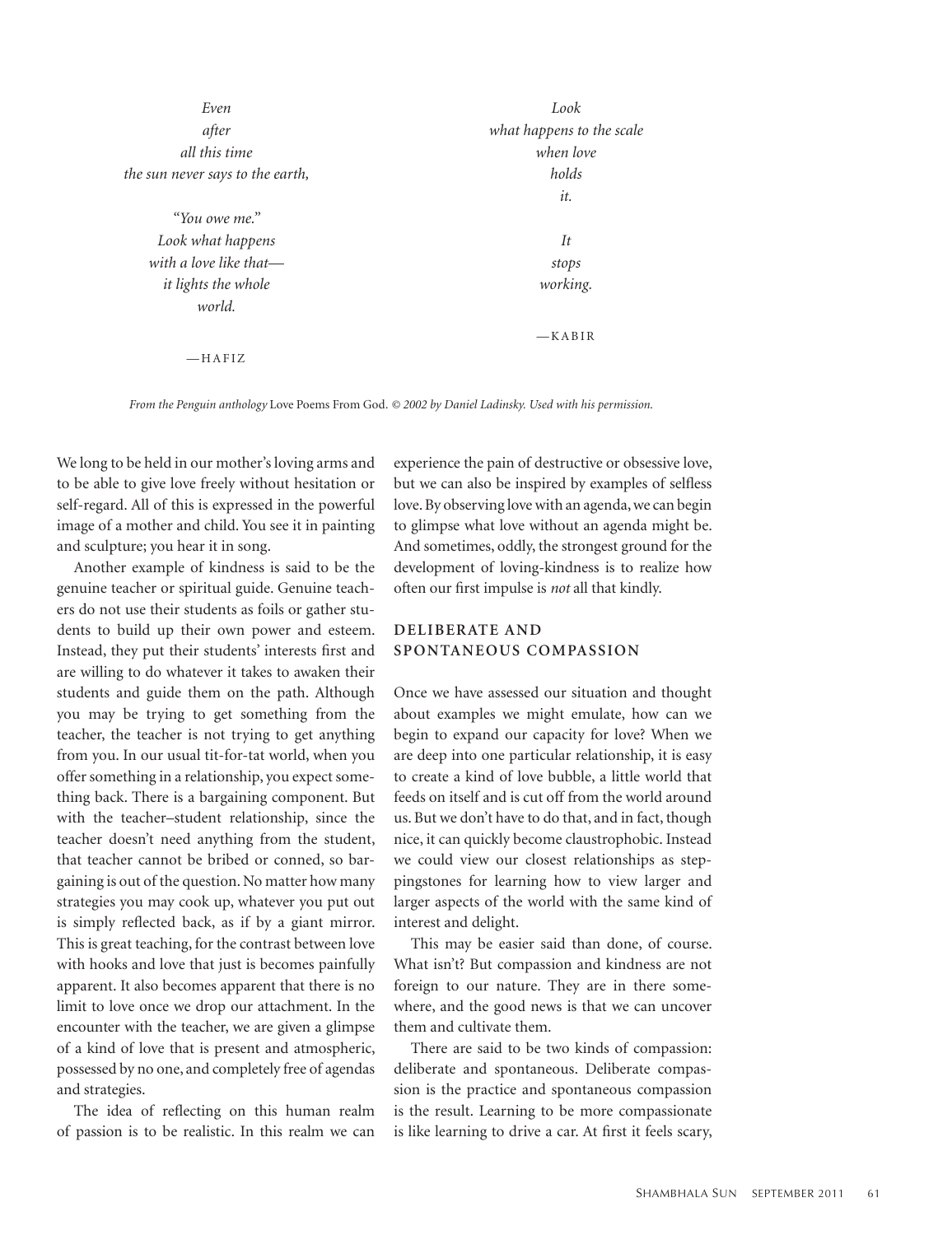unnatural, and awkward. We have to keep thinking about what we are doing and what we should do next. But as we get more experience, it is as if our body and reflexes automatically know how to go about it.

Deliberately trying to cultivate kindness and compassion can feel forced and even hypocritical. It means doing things we do not necessarily feel like doing. But that is the point. Instead of waiting to feel kind, we should go ahead and act kind anyway. We should pretend. One way to work with this practice is to try to do one kind gesture each day, whether you feel like it or not. It can be something as small as picking up a sock or putting the slightly better morsel of food on your spouse's plate rather than on your own. Mini-practices like that are great opportunities for really getting to know the pain of the habit of always looking out for No. 1.

Spontaneous gestures of love or compassion surprise us from time to time. When you experience these moments of spontaneous compassion, it is natural to want to hold onto them, but like thoughts in meditation, it is better simply to note them and let them go.

## **Baby Steps to Kindness**

Mahayana Buddhism is all about stretching. What are we stretching out from? From our smallmindedness and self-absorption. To do so we need to engage in the world. But it is amazing how often we think we are out in the world interacting with others, while actually, we are robotically acting out our preconceived internal storyline. Our vision is clouded and we can only take in what feeds into our plot line.

One way to begin to soften this kind of pattern is by exploring some basic steps that can lead us in the direction of kindness. Instead of trying to will ourselves to be kind—presto! all at once—we can create an atmosphere congenial to the development of loving-kindness. The following are five small steps you can practice that may be helpful in this regard:

#### **Settle Down**

There has to be a *here* to be a *there*, and a connection between the two. So the first step is to slow down and let your mind settle enough that you are able to drop from the heights of conceptuality back into your body, a simple form in space. Can you really feel present, in your body as it is, right where you are?

## **Be in the Moment**

Now that you are more solidly some*where*, you can let yourself be more clearly some*time*. When your thoughts drift from the past or the future, from

*True love in every moment praises God. Longing love brings a sorrow sweet to the pure. Seeking love belongs to itself alone. Understanding love gives itself equally to all. Enlightened love is mingled with the sadness of the world. But selfless love bears an effortless fruit, working so quietly even the body cannot say how it comes and goes.*

—MECHTILD OF MAGDEBURG